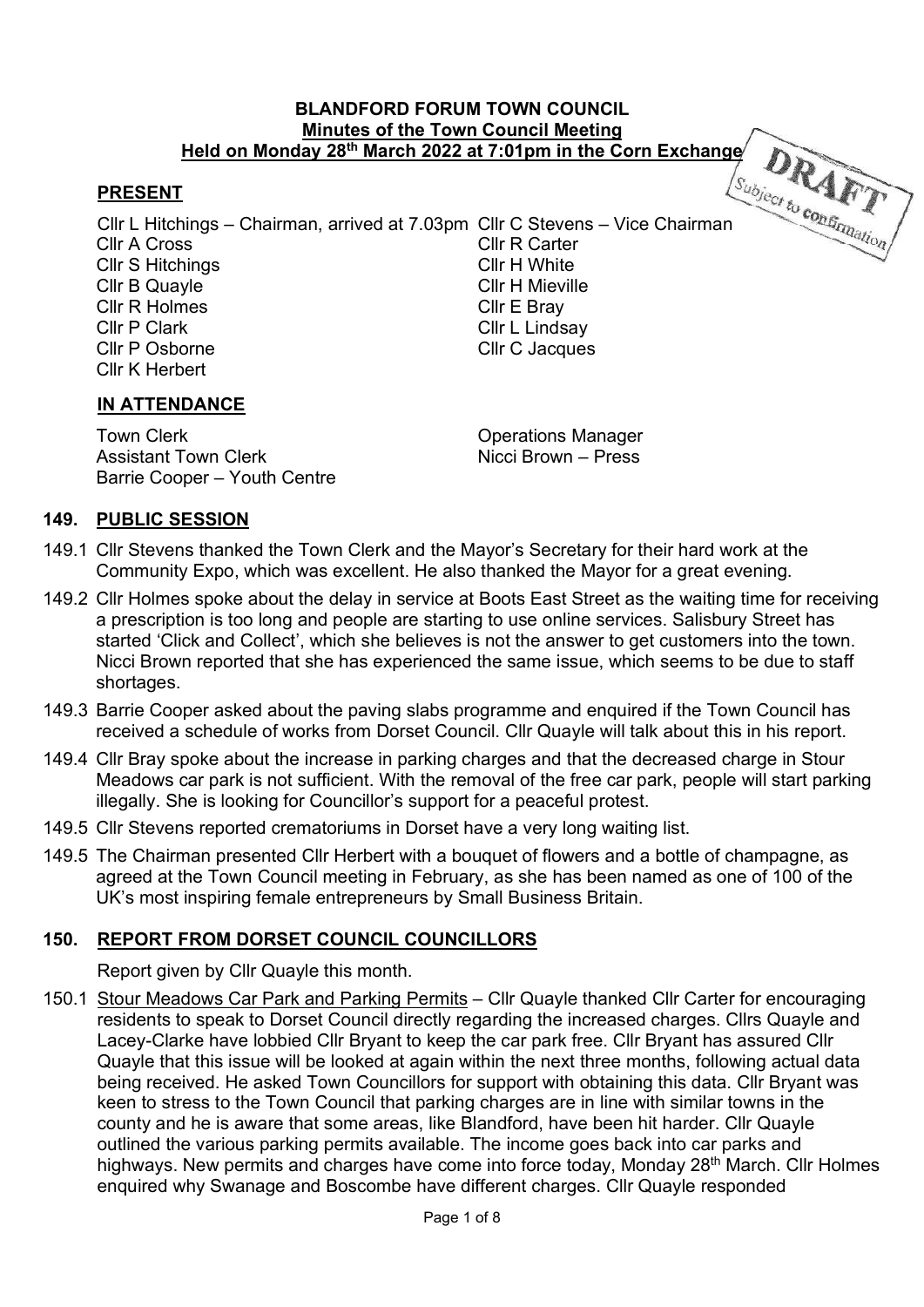## 150. REPORT FROM DORSET COUNCIL COUNCILLORS (cont)

 that Swanage charges have increased from today too. He cannot comment on BCP owned car parks.

 Cllr Carter spoke about details in his submission to Dorset Council and how the new charges will affect different people. He thanked the Dorset Council Officer for the response to his submission, as well as Cllrs Lacey-Clarke and Quayle for their hard work on this, as well as residents for submitting their comments. Cllr Carter volunteered to collect data.

 Cllr Mieville enquired if the environmental impacts have been considered. Cllr Quayle responded that he was told that increased charges will encourage people to cycle.

 Cllr Cross disagrees with the charges in Stour Meadows car park and wondered if the Brewery staff have been given a permit.

 Cllr Bray spoke about the danger to children if more cars are parked on side streets. Cllr Quayle will raise this with Cllr Brvan.

 Cllr Herbert enquired if it is possible to receive more free parking days throughout the year. Cllr Quayle will enquire with Dorset Council.

Cllr Herbert left the meeting at 7.38pm and returned at 7.40pm.

 Cllr L Hitchings enquired why there is no permit available for Marsh & Ham. Cllr Quayle will enquire at Dorset Council and report back.

## ACTION: CLLR QUAYLE

- 150.2 Bins The bin replacement programme has started, and the capacity throughout the town will be increased from 1000l to 3360l. Overflowing bins across the town are due to an influx in Covid cases at the Shaftesbury Lane depot. DWP policy is to work on household waste first, although this will be addressed.
- 150.3 Dorset Council Education Hotline If parents/carers have any issues with their child/young person at school, they are asked to call 0800 1404041 for advice and support.
- 150.4 School Places 98% of students have received their first choice of secondary school and just under 99% of students have received their requested upper school place.
- 150.5 Easter Floral Design at Thornicombe All residents have been invited to a workshop at the Wood Nature Reserve.
- 150.6 Highways Patching Programme This has been rolled out in the last few weeks. Some roads have been patched up already and the programme will continue to pick up areas highlighted.
- 150.7 Roadworks Emergency road works are being undertaken in the town currently.
- 150.8 Slab Works The works started again on  $14<sup>th</sup>$  March and Cllr Quayle has been promoting the plan on social media. He outlined the plan to Councillors and will share it again. He also spoke about the consultations held with local shops and businesses.
- 150.9 Renewable Energy Dorset Council is in the top 15% of over 400 local authority areas in the UK for renewable electricity generation. They have a strong track record in securing well planned schemes in often sensitive locations. This has aided an increase of 250% in renewable energy generation between 2014 and 2020.
- 150.10 Community and Voluntary Fund The deadline of 1<sup>st</sup> April is approaching, and eligible organisations are encouraged to apply.
- 150.11 Help For Ukraine Funding is being received from central government. Residents should contact Dorset Council customer services via email customerservices@dorsetcouncil.gov.uk or call on 01305 221000.
- 150.12 Parking Review Recommendations A one way system was proposed for Orchard and Dorset Street to increase parking spaces. This is being looked at and could bring in 24 additional spaces. Cllr Holmes spoke about loading bays and requested for this to be looked at.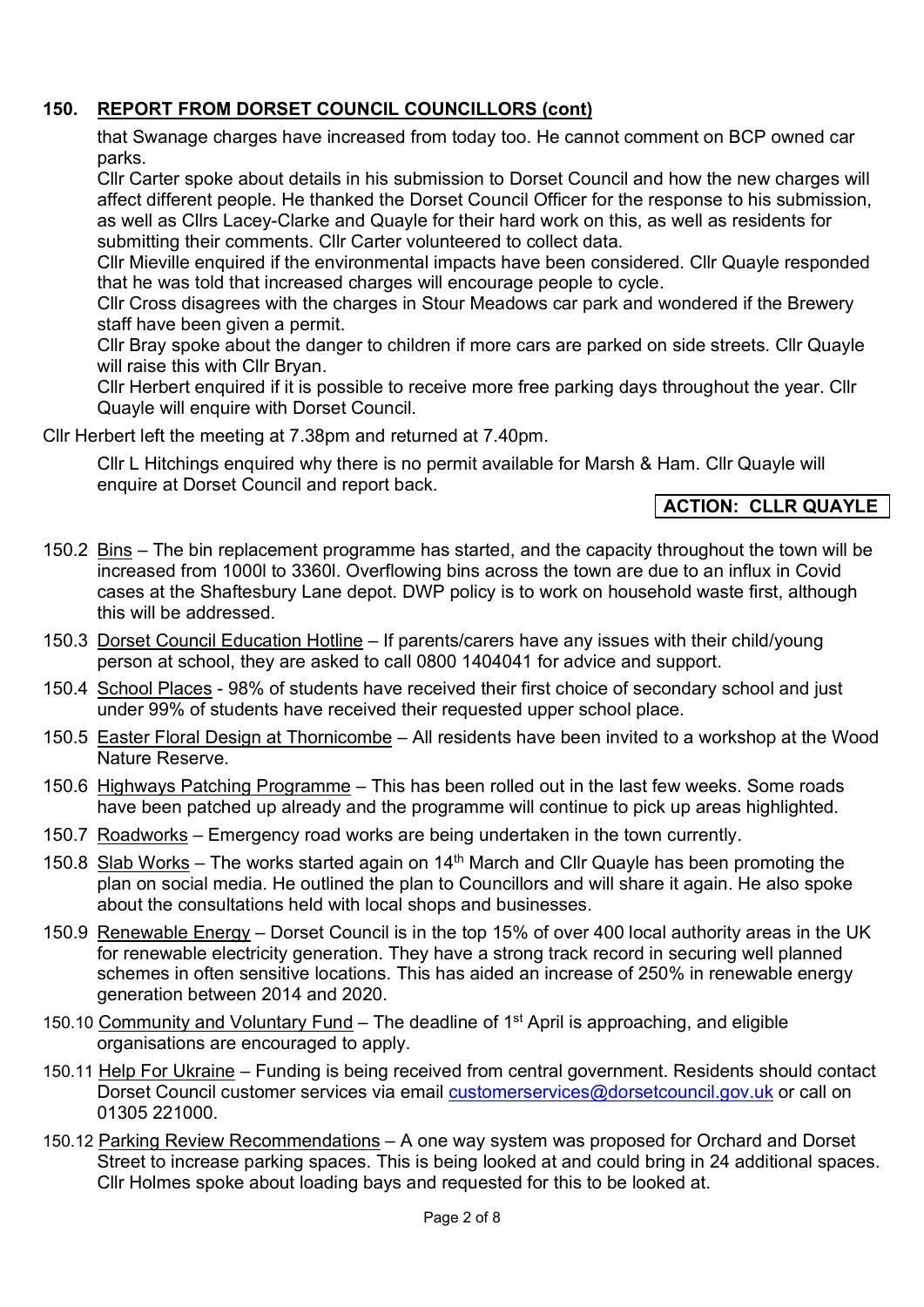## 150. REPORT FROM DORSET COUNCIL COUNCILLORS (cont)

150.13 Blandford Surgery – Cllrs Lacey-Clarke, Lindsay and Quayle are participating in 6-weekly meetings to discuss any issues that arise. Cllr Holmes spoke about the lack of appointments available.

### 151. APOLOGIES

Cllr N Lacey-Clarke

# 152. TO RECEIVE ANY DECLARATIONS OF INTEREST AND REQUESTS FOR DISPENSATIONS

None had been submitted.

### 153. MINUTES OF THE TOWN COUNCIL MEETING HELD ON 28TH FEBRUARY 2022

 It was PROPOSED by Cllr Mieville, SECONDED by Cllr Holmes and AGREED (12 in favour, 3 abstentions) that the Minutes be APPROVED and SIGNED.

### 154. TOWN CLERK'S REPORT & CORRESPONDENCE

The paper was noted (see Appendix A).

- 154.1 Footfall Monitoring Device The contractor selected by Dorset Council has written to confirm that the engineer has been requested to attend the Market Place, Blandford Forum to install a new footfall camera and will be onsite Wednesday 23rd March through the night to install the device. Councillors will recall that this is from the government's Welcome Back Fund, via Dorset Council, and will be in place for a year and the Town Council can pay to extend this if it sees fit to do so.
- 154.2 Welcome Back Blandford Forum Farmers and Makers Market This was another incentive from the Welcome Back Fund and the Market Manager has worked with Dorset Council officers to present a street market on Mothering Sunday. Twenty local food producers, farmers and makers took part in the Blandford Forum Farmers and Makers Market on Sunday 27<sup>th</sup> March 2022 from 10am-3pm.
- 154.3 Spring Community Expo This popular event took place on Saturday 26<sup>th</sup> April 2022 and it was also the Mayor's Civic Day, so Mayors from other towns visited the Corn Exchange to get a taste of what Blandford's local groups have to offer and they also visited the Fashion Museum. The Mayor is also hosting a Stour Valley Band event in the Corn Exchange that evening to raise funds for his chosen charity.
- 154.4 Blandford Around Guide The Forum Focus has now ceased publication and Wimborne-based 'Around Guides' are coming in with their Around Blandford publication, which will be distributed within the Blandford area. At present, the cost to the council is the same for a half page submission and our first one will be in the April edition.
- 154.5 Groundsman Recruitment An advert has gone out for a full-time groundsman to replace Jim Mitchell who retired in December 2021.
- 154.6 Remembrance The road closure application has been submitted for this year's Remembrance Sunday parade. The same contractors as last year have been approached for their services this November with regards to the road closure and the sound system.
- 154.7 Service Level Agreements The approved service level agreements have been sent to the recipients for signing and will come into effect from 1<sup>st</sup> April 2022 for a period of three years.
- 154.8 Flagpole Survey This took place on Tuesday 22nd March 2022.
- 154.9 Dorchester Sports At the Finance & Staffing Committee meeting held on Monday 21<sup>st</sup> March 2022, the Committee instructed the Town Clerk to investigate further penalties for the club that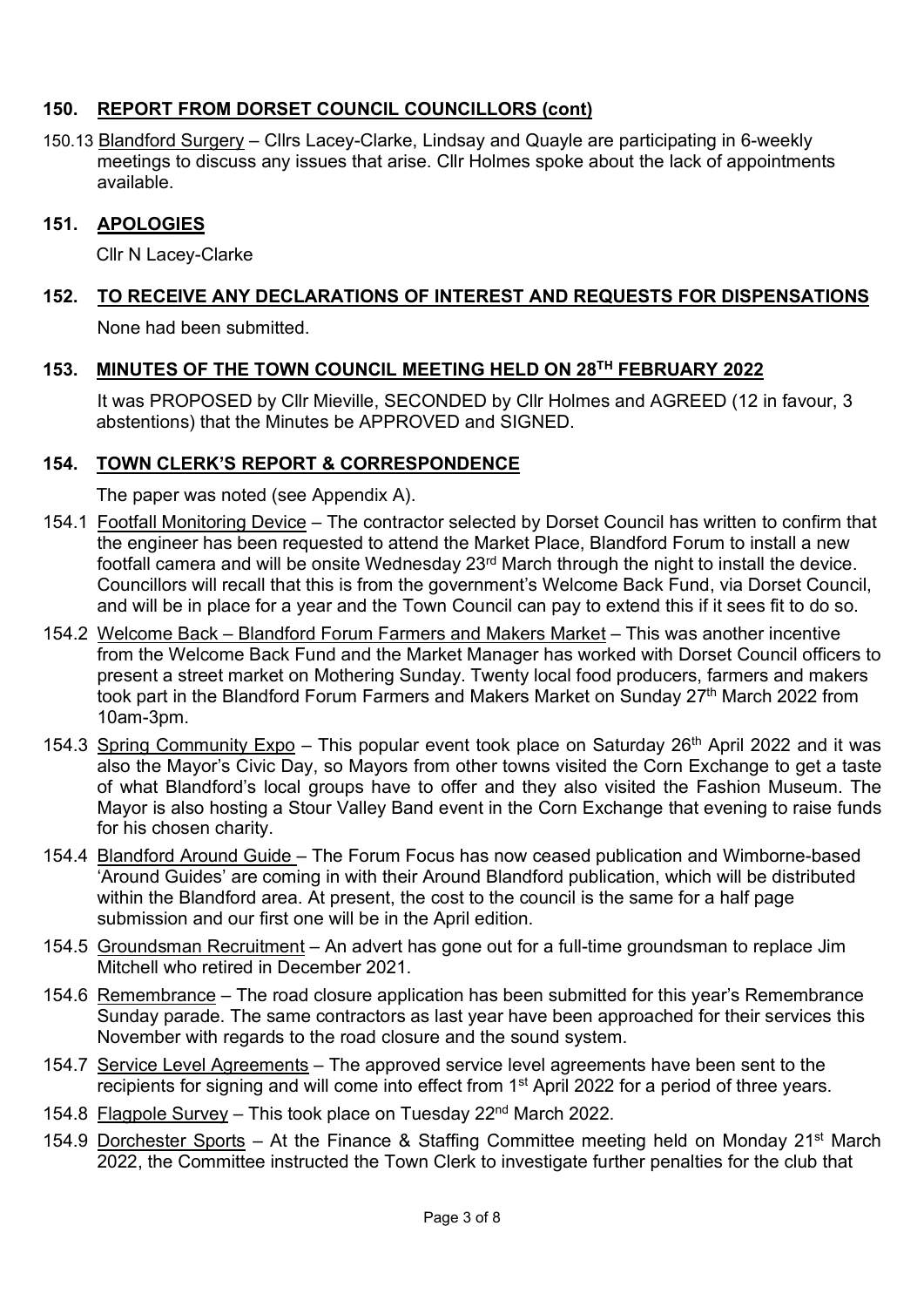## 154. TOWN CLERK'S REPORT & CORRESPONDENCE (cont)

did not pay the invoice for the door repairs at BUFC. Witness statements were sought, and the Dorset FA is currently considering the matter.

- 154.10 Election Costs Dorset Council has written to inform the Town Council that they will be raising an invoice for £2,707.35 in the 2022/23 financial year, in respect of the election that held on 20<sup>th</sup> January 2022 for the Old Town Ward.
- 154.11 Wimborne Road Bus Shelter Dorset Council confirmed that the shelter approved by the T&GP Committee for the new bench in Wimborne Road, donated by a Blandford Forum resident, is acceptable. It is classed as a shelter over a memorial bench, rather than a bus shelter. Passenger numbers at this stop are in the region of 4,000 per annum (pre Covid), therefore Dorset Council would not consider a Real Time Information Screen for this location at this time, although of course this does not mean it would not be a considered in future.

## 155. CIVIC REPORT

The paper was sent to Councillors via email.

## 156. RECOMMENDATIONS AND RECEIPT OF MINUTES

- 156.1 Town & General Purposes Committee Meeting held on Monday 14th March 2022 The minutes were RECEIVED.
- 156.2 Finance & Staffing Committee Meeting held on Monday 21st March 2022
- 156.2.1 Recommendations

## MINUTE NO. 47 TO RECEIVE THE INTERNAL AUDITOR'S REPORT

It was PROPOSED by Cllr S Hitchings, SECONDED by Cllr Stevens and AGREED (13 in favour, 2 abstentions) that the wording is clarified and amended accordingly that

### The Town Council approves the budget and confirms the precept for 2022/2023 at £803,241.

ACTION: TOWN CLERK

### MINUTE NO. 48 INSURANCE RISK ASSESSMENT RELATING TO THE TOWN COUNCIL'S INSURANCE COVER AND APPROVAL OF INSURANCE PREMIUMS FOR 2022/23

It was PROPOSED by Cllr L Hitchings, SECONDED by Cllr Carter and AGREED unanimously that

The Town Council confirms there are no other aspects of insurance that they wish to amend, apart from the removal of the Old Bath House.

The Town Council agrees the insurance premium for 2022/23 and approves expenditure of £13,622.28 (Expenditure Authority: Localism Act 2011 s1-8).

ACTION: TOWN CLERK

### MINUTE NO. 49 REVIEW OF THE RISK ASSESSMENT MANAGEMENT POLICY (INCLUDING FINANCIAL) ARRANGEMENTS FOR 2022/23

It was PROPOSED by Cllr Carter, SECONDED by Cllr Mieville and AGREED unanimously that

The Town Council approves the Risk Management Policy (including Financial) arrangements for 2022/23 and has no amendments.

ACTION: TOWN CLERK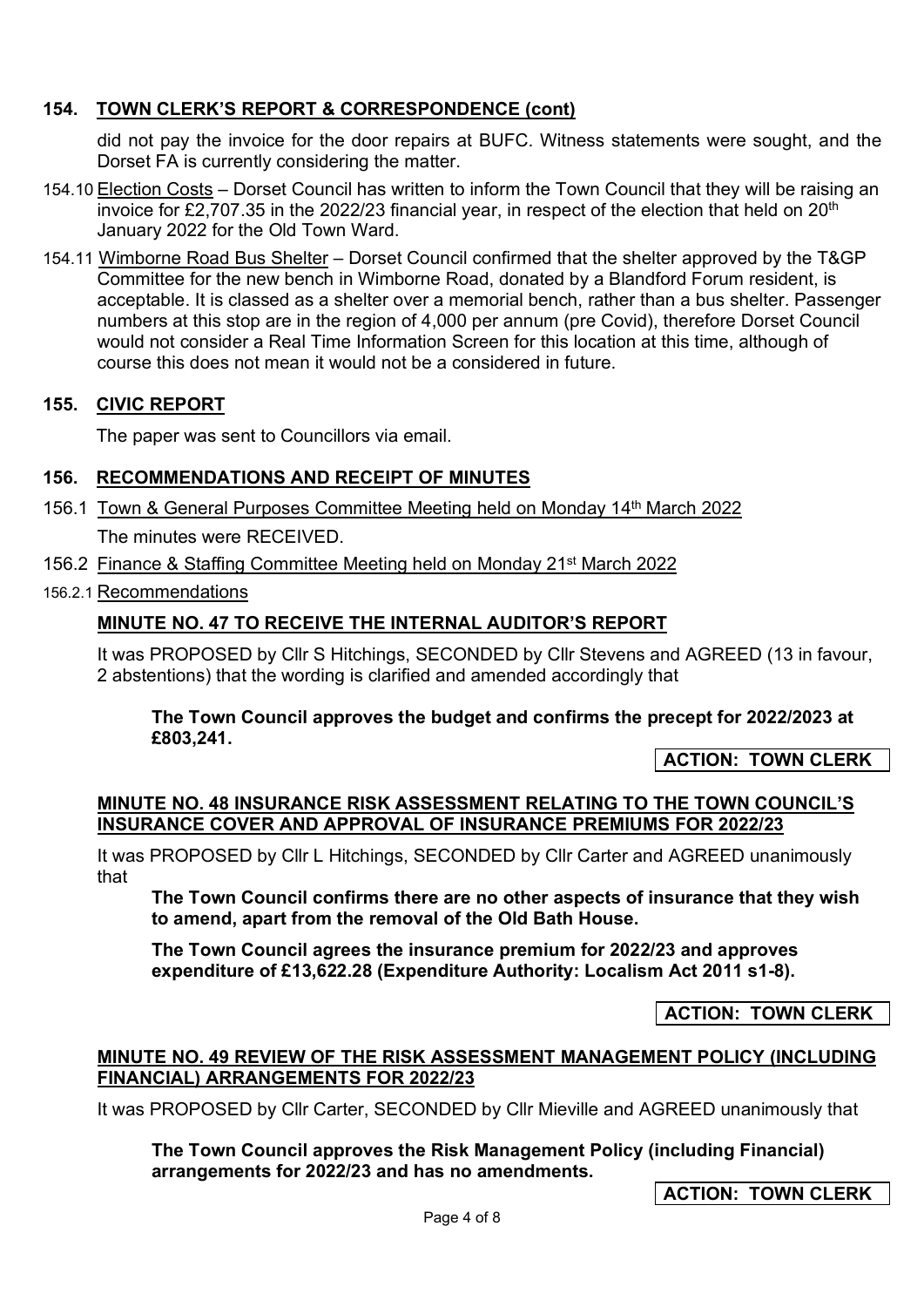Page 5 of 8

### 156.2 Finance & Staffing Committee Meeting held on Monday 21st March 2022 (cont)

## MINUTE NO. 50 REVIEW OF ASSET REGISTER

It was PROPOSED by Cllr L Hitchings, SECONDED by Cllr Mieville and AGREED unanimously that

## The Asset Register is approved.

## MINUTE NO. 51 TO CONSIDER THE CURRENT STATUS OF BAD DEBTS WITH THE TOWN **COUNCIL**

It was PROPOSED by Cllr Carter, SECONDED by Cllr White and AGREED unanimously that

# The sum of £880.63 is written off to bad debts.

ACTION: TOWN CLERK

ACTION: TOWN CLERK

# MINUTE NO. 54 TO CONSIDER GRANT APPLICATIONS

# 54.1 Blandford Cricket Club

It was PROPOSED by Cllr Carter, SECONDED by Cllr White and AGREED unanimously that

## The Town Council approves a grant of £833 for the purchase of items for Blandford Cricket Club's junior players (Expenditure Authority: Localism Act 2011 s1-8).

ACTION: TOWN CLERK

# 54.2 Blandford & District Branch, Royal British Legion

It was PROPOSED by Cllr Mieville, SECONDED by Cllr Carter and AGREED (14 in favour, 1 abstention) that

## The Town Council approves a grant of £150 towards the purchase of two gazebos for events in the town (Expenditure Authority: Localism Act 2011 s1-8).

ACTION: TOWN CLERK

# 54.3 Blandford Literary Festival

It was PROPOSED by Cllr Osborne, SECONDED by Cllr White and AGREED unanimously that

## The Town Council approves a grant of £100 for printing materials for the Blandford Literary Festival (Expenditure Authority: Localism Act 2011 s1-8).

ACTION: TOWN CLERK

Cllr Lindsay left the meeting at 8.23pm.

54.4 Knees Up Healthy Living

It was PROPOSED by Cllr Osborne, SECONDED by Cllr Stevens and AGREED (13 in favour, against, 1 abstention, 1 non-vote) that

The Town Council approves a grant of £1,500 for Knees Up, towards the cost of a defibrillator, but the organisation is asked to consider an external unit accessible for all and is advised of a grant that may support them further (Expenditure Authority: Localism Act 2011 s1-8).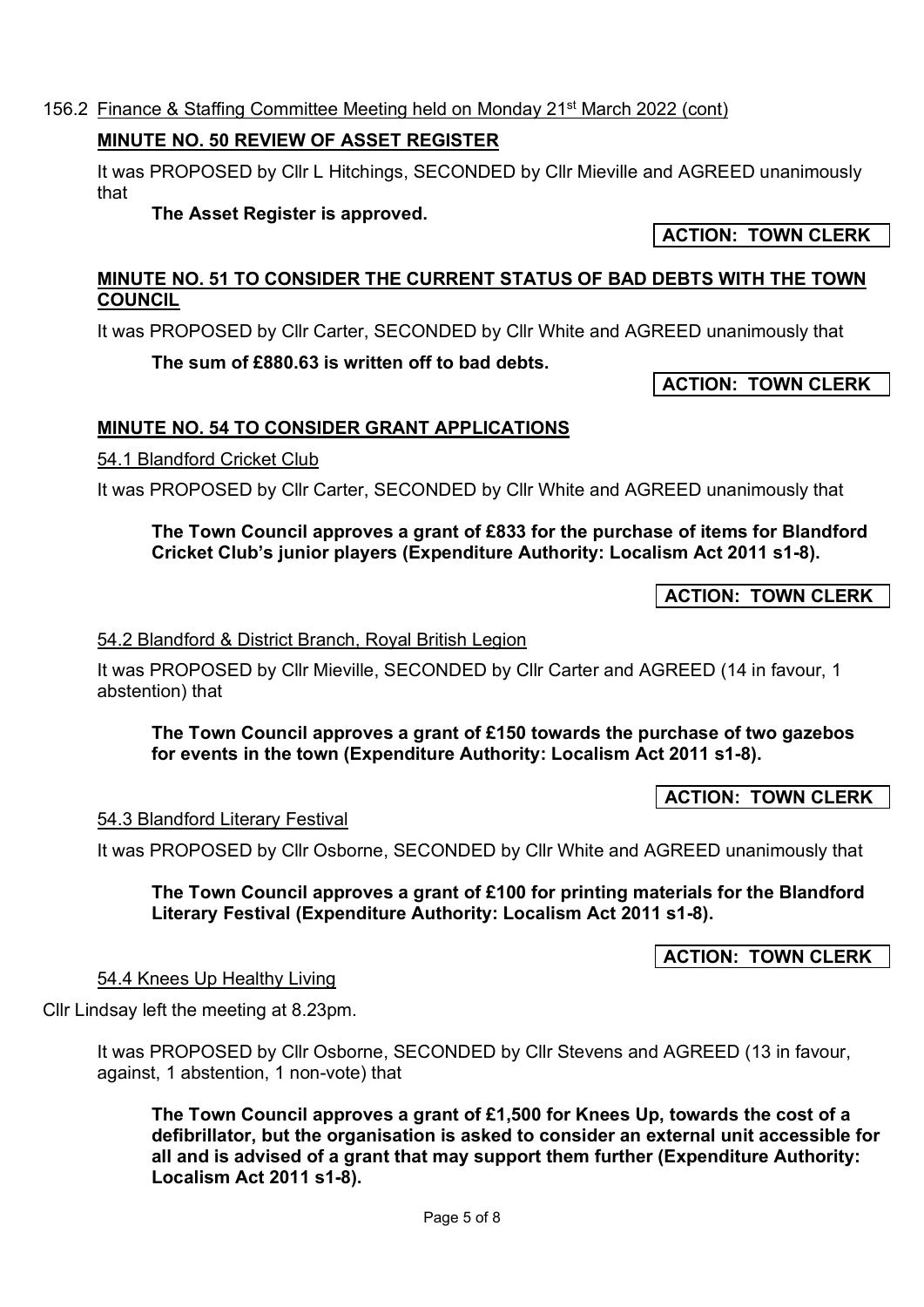### 156.2 Finance & Staffing Committee Meeting held on Monday 21st March 2022 (cont)

An AMENDMENT was PROPOSED by Cllr L Hitchings, SECONDED by Cllr Mieville and AGREED (9 in favour, 4 against, 1 abstention, 1 non-vote) that

### An additional £300, on production of receipt, is added to the grant to enable the group to put the defibrillator on the outside of the building, should this be possible.

## ACTION: TOWN CLERK

Cllr Lindsay returned to the meeting at 8.27pm.

### MINUTE NO. 55 SERVICE LEVEL AGREEMENTS

55.1 To consider entering into a new SLA with Blandford Youth & Community Centre

It was PROPOSED by Cllr S Hitchings, SECONDED by Cllr Carter and AGREED (13 in favour, 1 against, 1 abstention) that

The Town Council is not in a position to consider entering into a new service level agreement with the Youth & Community Centre at this stage, due to insufficient information received to date. The fully costed business plan is still awaited but, in the meantime, the council agrees to ring fence the unclaimed funding from 21-22 (April-June and July-August) from Grants budget line and carries it forward, making it available for the next six months up to the end of July 2022. If the information that is normally requested from the SLA is submitted the funds will be released.

It was noted that the October-December and January-March quarters have not yet been claimed at this stage.

ACTION: TOWN CLERK

### 55.2 To approve the SLA with Blandford Food Bank

It was PROPOSED by Cllr L Hitchings, SECONDED by Cllr Mieville and AGREED (14 in favour, 1 abstention) that

The Town Council approves the SLA with the Blandford Food Bank for a period of three years from 1<sup>st</sup> April 2022 subject to the following amendment at 10.4:

In cases where there is an agreed reduction of service or termination, then after all legal commitments have been met, the Council is entitled to repayment of the grant.

**ACTION: TOWN CLERK** 

It was PROPOSED by Cllr S Hitchings, SECONDED by Cllr Carter and AGREED unanimously that

The funds in budget lines Civic, Corn Exchange Project Manager, Corn Exchange Building Maintenance, Grants and Service Level Agreements are carried over from 2021/22 to the financial year 2022/23.

**ACTION: TOWN CLERK** 

156.2 The minutes were RECEIVED.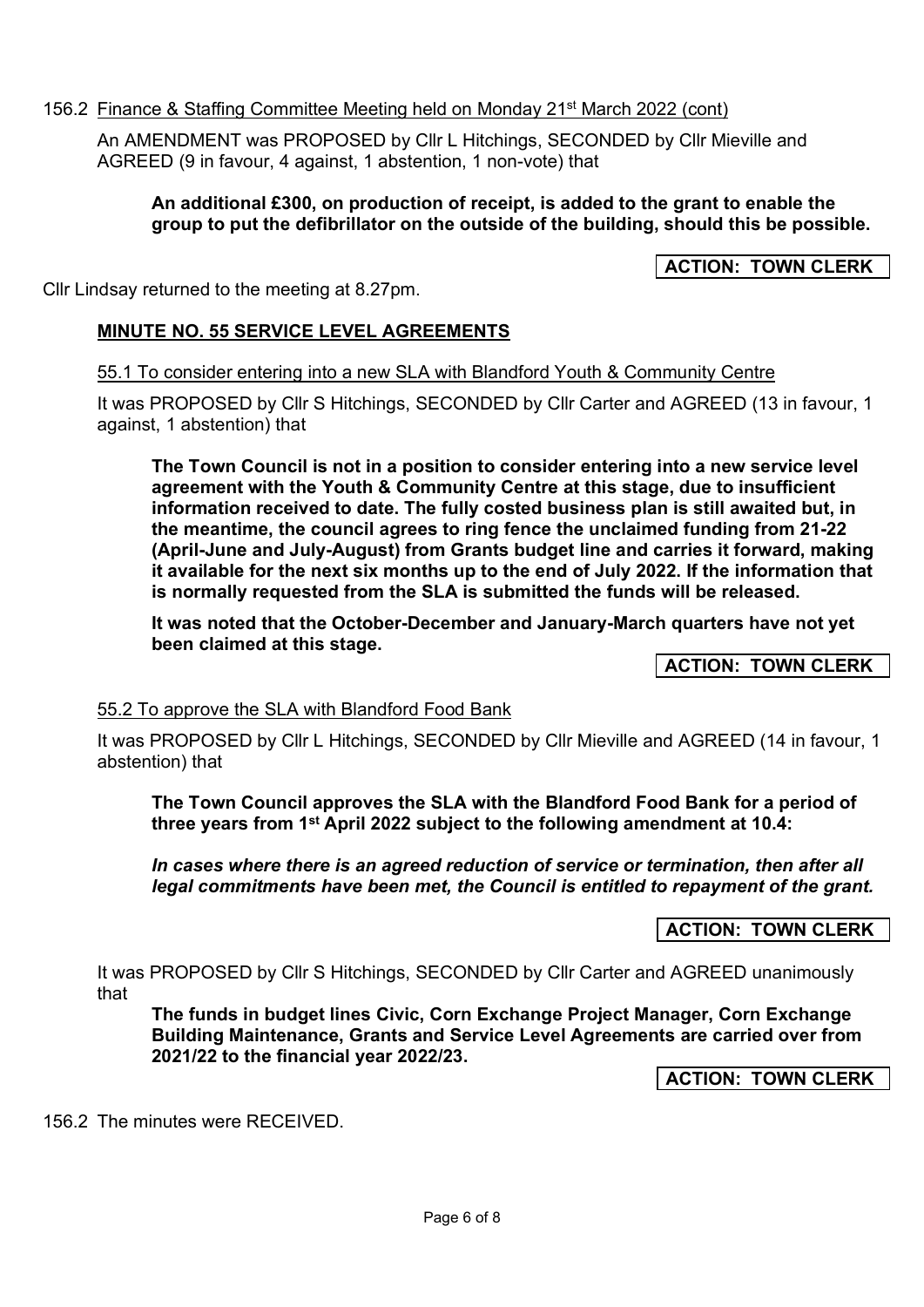### 157. TO CONSIDER RENEWING THE HARDWARE SUPPORT CONTRACT FOR THE TOWN COUNCIL'S IT SERVER

The paper was noted (see Appendix B).

It was PROPOSED by Cllr Carter, SECONDED by Cllr L Hitchings and AGREED (14 in favour, 1 abstention) that

The Town Council wishes to renew the hardware support warranty for a year, using funds of £365 from budget line 4040 IT Maintenance/Software (Expenditure Authority: General Power of Competence, Localism Act 2011, S1-8).

ACTION: TOWN CLERK

Cllr White left the meeting at 8.33pm.

### 158. TO APPROVE THE REPAIR COSTS TO THE BADBURY HEIGHTS PUBLIC ART CANOPY

The paper was noted (see Appendix C).

It was PROPOSED by Cllr Carter, SECONDED by Cllr Osborne and AGREED (12 in favour, 1 against, 1 abstention, 1 non-vote) that

The Town Council resolves to make a claim on the insurance for the replacement canopy at a cost of £2,988.42 + VAT (Expenditure Authority: General Power of Competence, Localism Act 2011, S1-8).

ACTION: TOWN CLERK

### 159. TO RECEIVE AN UPDATE AND CONSIDER ANY REQUESTS FROM THE:

Cllr White returned to the meeting at 8.35pm.

159.1 Neighbourhood Plan Working Group – Blandford +

Cllr Carter provided Councillors with an update on the Scoping Report received by Oneill Homer on the future of the NP. A report will be brought to the next Town Council meeting for a recommendation on how to proceed.

159.2 BFTC Commemoration Group (minutes sent separately to Councillors).

Cllr Carter requested for Councillors to share memories and photos of their life in Blandford Forum during the Queen's Reign, which can be used for the display during The Queen's Platinum Jubilee weekend.

- 159.3 Climate Change & Biodiversity
- 159.3.1 To receive a report and the updated Plan (plan sent separately to Councillors)

The paper was noted (see Appendix D).

It was PROPOSED by Cllr Carter, SECONDED by Cllr Mieville and AGREED unanimously that

The Town Council notes the report and approves the updated Plan.

The Town Council agrees that £100 is spent on wildflower seeds, that can be given out from reception in return for photos of their wildflower areas once they have grown. This can be taken from the Grants budget line as not all the Green Grants have been awarded (Expenditure Authority: General Power of Competence, Localism Act 2011, S1-8).

ACTION: TOWN CLERK